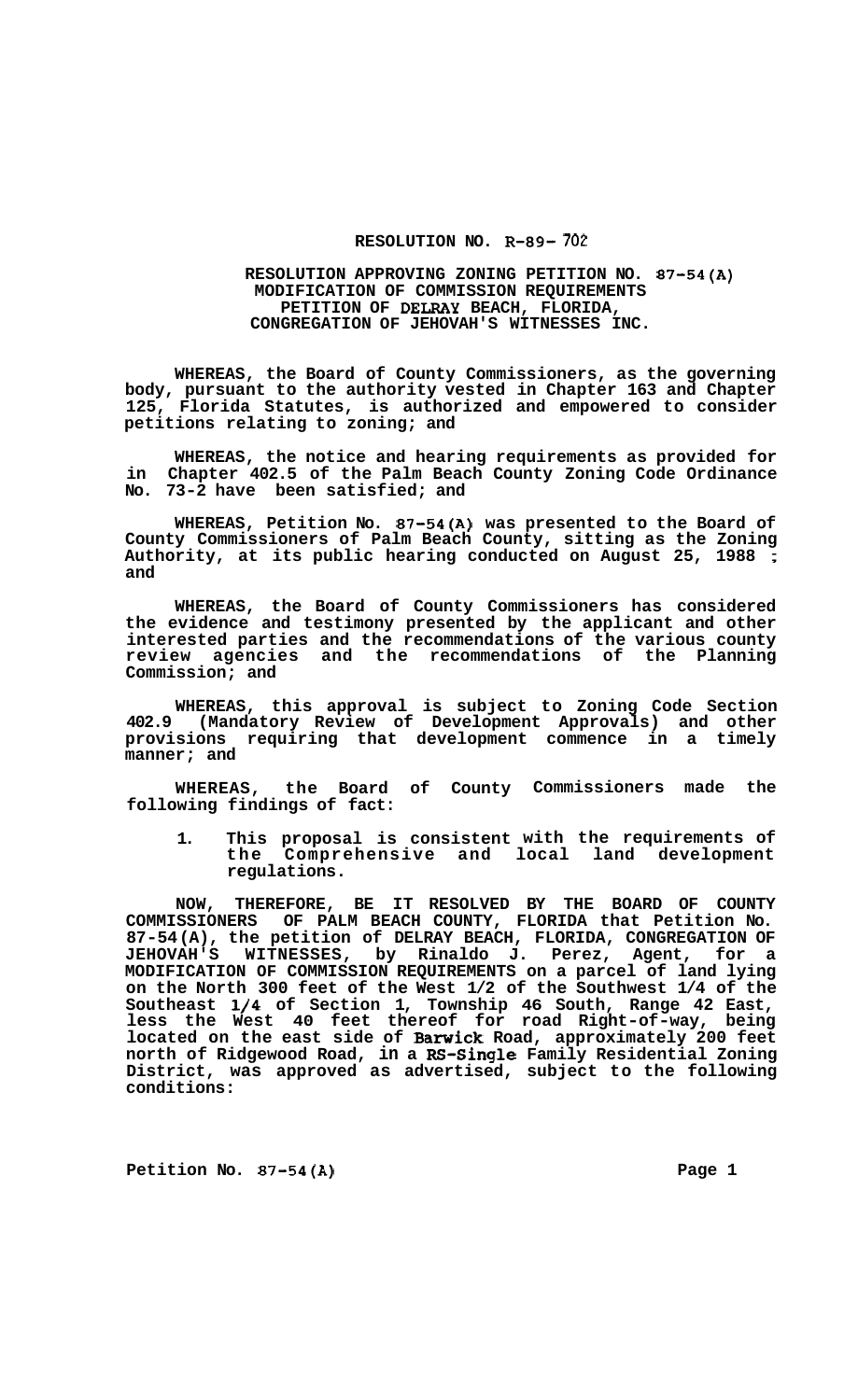- **1. The developer shall comply with all previous conditions of approval unless expressly modified herein.**
- **2. The petitioner shall comply with all previous conditions of approval, unless expressly modified**  conditions of approval, unless expressly herein.
- **3. Prior to approval of a septic tank permit, the project's site plan shall be amended to indicate the location of the septic tank and location of vegetation preservation.**
- **4. Prior to site plan certification the petitioner shall submit a tree survey of the site.**
- **5. The application and engineering plans, calculations, etc. to construct well and/or septic tank must be submitted to the Health Department prior to site plan approval (or prior to issuance of Building Permit for straight rezoning)** .
- **6. Water service is available to the property. Therefore, no well shall be permitted on the site to provide potable water.**
- **7. Condition No. 3 of Zoning Petition No. 87-54 which presently states:** 
	- **"3. Since sewer service is available at the site, septic tank shall not be approved for use on. said property.**

**Is hereby deleted.** 

**8. Failure to comply with the conditions herein may result in the denial or revocation of a building permit: the issuance of a stop work order: the denial of a Certificate of Occupancy on any building or structure: or the denial or revocation of any permit or approval for any developer-owner, commercial-owner, lessee, or user of the subject property. Appeals from such action may be taken to the Palm Beach County Board of Adjustment or as otherwise provided in the Palm Beach County Zoning Code. Violations of the conditions herein shall constitute violations of the Palm Beach County Zoning Code.** 

**Petition No. 87-54(A) Page 2**